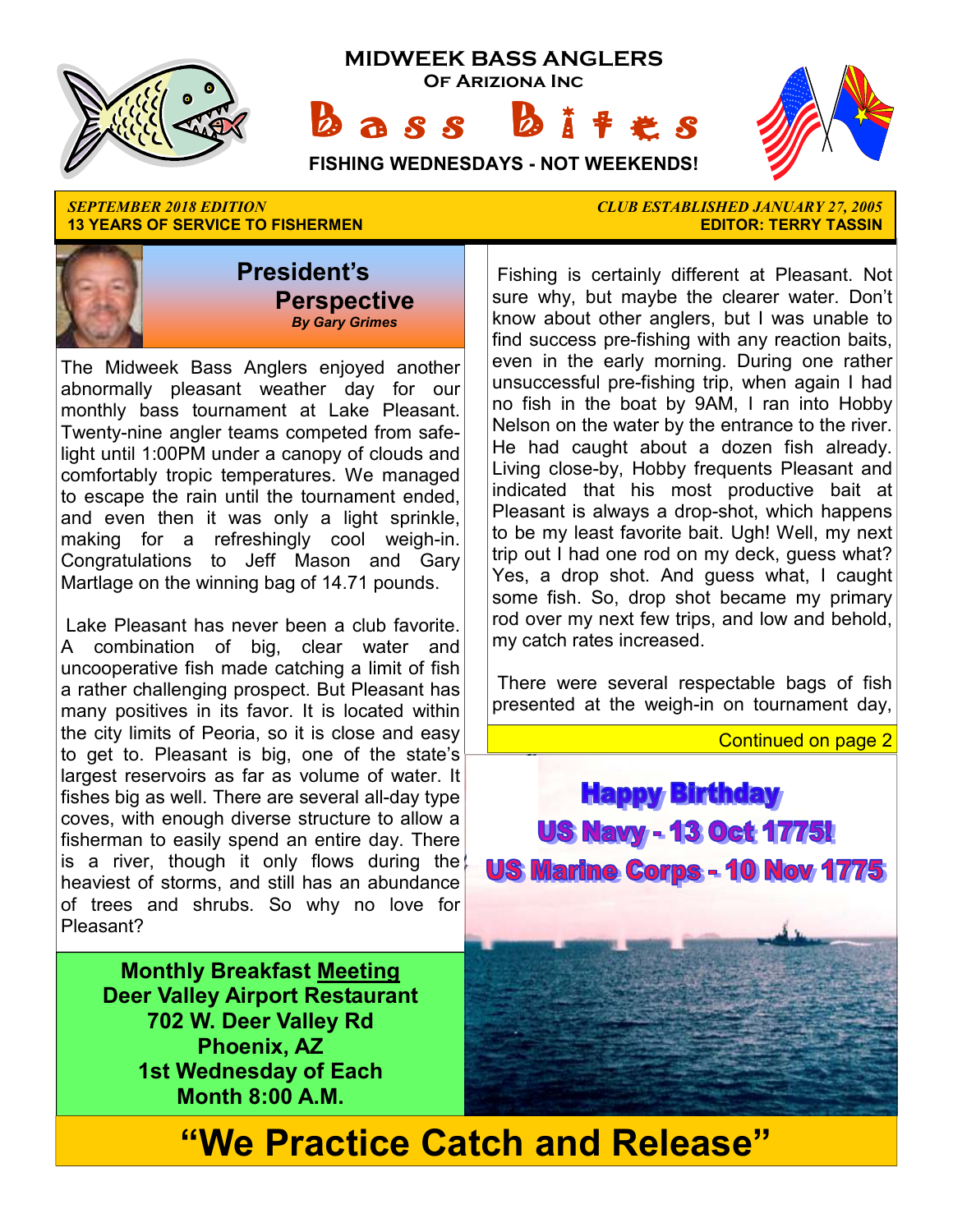with at least 10 fish over 3 lbs. and 5 fish over 4 lbs. Almost all teams caught limits of five fish as well. From the board's perspective, that makes this lake a solid choice for the tournament schedule. It is unfortunate that we lost Saguaro and Apache this year, and maybe for a while yet into the future, but I think it is time to put Lake Pleasant back into the normal rotation of lakes that we fish.

#### **From AZGFD: VOLUNTEERS ARE NEEDED**

The Arizona Game and Fish Department will be constructing fish habitat at Roosevelt Lake Friday September 28th from 7:00AM to 5:00PM and Saturday September 29th 7:00AM to 3:00PM. We will be at the Windy Hill amphitheater parking lot. If you plan on helping us both days, a pass will be provided for free camping in a Forest Service Campground. Please bring cordless drills, sawzalls and a pair of work gloves. IT WILL BE HOT, so come prepared with water and snacks. We will be building roughly 200 Georgia Cubes. If you have any questions please feel free to email Bryant Dickens at bdickens@azgfd.gov. We look forward to seeing you out there.



# **Next Meeting Next Tournament**

Our next club general meeting is scheduled for **Wednesday, 3 October** starting at 8:00 AM, at **Deer Valley Airport Restaurant**  (just one mile north of I-101 at the intersection of 7th Ave & Deer Valley Road). We hope you will come early and have breakfast together.

The next club point tournament is scheduled for **Lake Roosevelt** on **17 October 2018.**  Club launch headquarters, tournament hours, and weigh-in location will be announced.



#### **Tournament Report Lake Pleasant September 19, 2018**

 All reports I received said the weather was fantastic at Lake Pleasant for our September tournament. Not too hot and just a very light occasional rain to keep you cool. Oh well, guess I missed a good one. Here are the winner's catching reports.

## **Team Jeff Mason & Gary Martlage Work Worms and Topwater Lures To 1st Place Finish**

 Taking home **1st Place,** Team **Jeff Mason & Gary Martlage** brought to the scales the winning creel of five bass weighing 14.71 lbs.

*Jeff Mason:* I had the pleasure of being paired up with our illustrious Tournament Director Gary Martlage. Gary and I had a great day on the water, catching a great bag of fish and having a lot of fun doing it.

 Gary got us started off by putting our first three fish in the boat. I had just barely put the trolling motor down when he caught our first fish around three pounds on a topwater bait. Even though the lake is only at 36% full I actually like fishing when the water is at this level. We started out in a cove across from the 10 lane ramp where I had caught some buzz bait fish last Friday. We had a limit of fish within the first hour with the one nice fish Gary caught. We



*1st Place Overall Gary Martlage & Jeff Mason*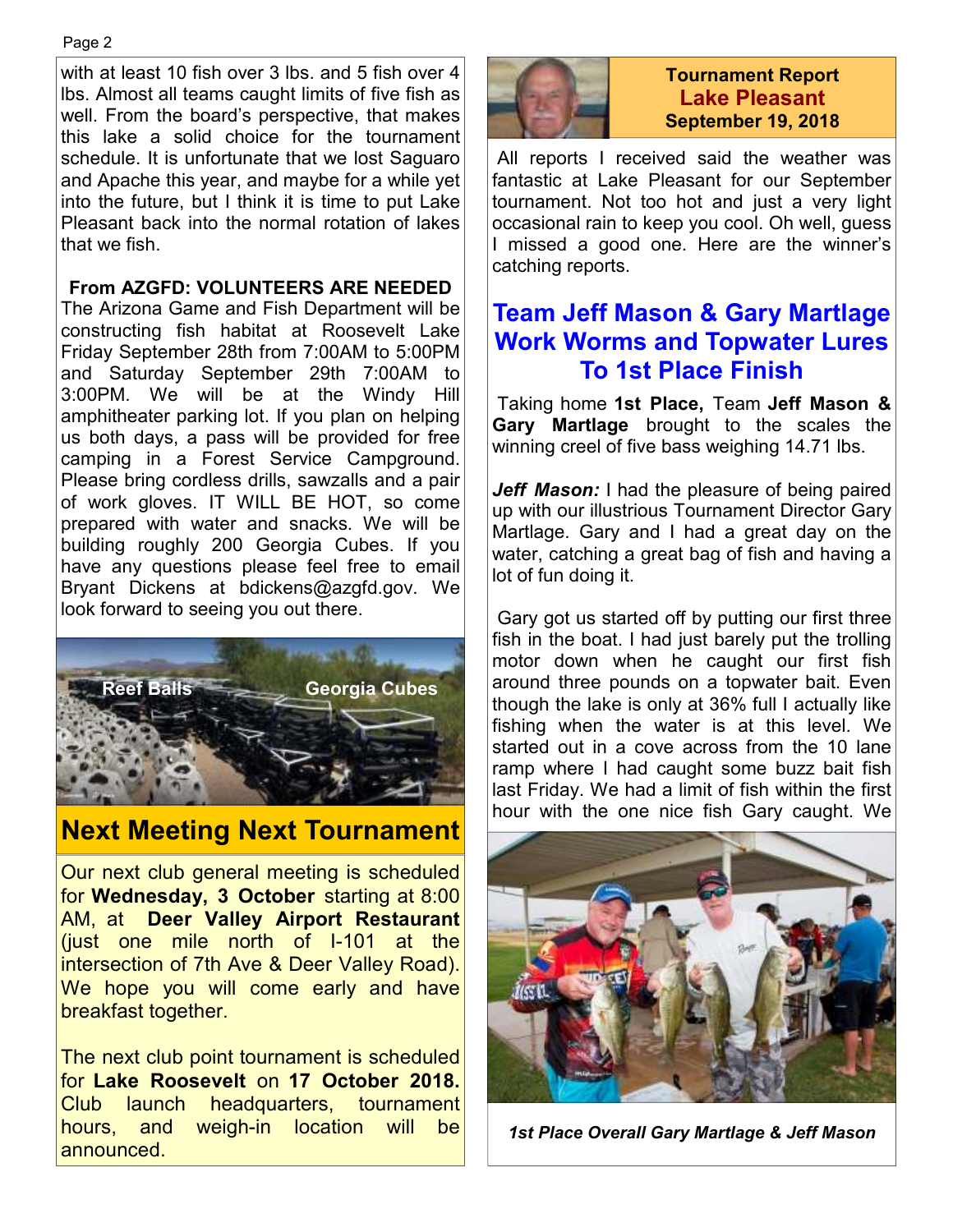moved to our second spot in the mouth of the river were Gary had caught some fish last Saturday. We fished along a 100 yard stretch of bank and picked up one good fish on a topwater bait, then turned around and worked our way back. I caught our biggest fish (3.85 lbs) on a drop shot. This fish grabbed my worm when I was reeling it in; it never jumped, and made a couple of runs under the boat acting like a catfish. Surprise, surprise, up came our biggest bass of the day! Gary caught a 2 plus on a drop shot on the same bank. We spent the rest of the day fishing a drop shot in about 15- 25 feet of water in the main lake. We were able to cull a 1.70 pounder with a 2.13 pounder, and a 1.96 with a 3.4 pounder. We got a huge break on the weather and I really enjoyed the day fishing with Gary.

*Gary Martlage:* I was paired with Jeff Mason for Lake Pleasant. Fishing "as needed" status, gave me a chance to fish with a boater that I usually would not get a chance to fish with. Being out of the EOY awards running this year, the "as needed" status helped out the pairings, as boats were plentiful for Pleasant. Jeff commented to me he needed some help with points as he is in the running for Angler of the Year. I told him I would do my best and after boating the first 3 fish, I jokingly said I did not want to do all the work myself! Jeff stepped up and I became the netter throughout the day – should have kept my mouth closed. What a wonderful day to fish - weather wise, and we were lucky to put together a decent bag.

Fish were caught on topwater and dropshots, with no apparent pattern, but just "going fishing". I really enjoyed fishing with Jeff, as we discussed prior days, fishing other circuits. This will go down as one of my most favorite days of Midweek Bass Anglers club fishing.

# **Roger Root & Bob Jolley Jig Their Way To 2nd Overall**

#### **Membership**

As of September 21, 2018 the Midweek Bass Anglers of Arizona consists of **113**  dues paid active members.



*2nd Place Roger Root & Bob Jolley*

 In **2nd Place** the team of **Roger Root & Bob Jolley** weighed five bass for a total weight of 13.08 lbs.

*Roger Root & Bob Jolley:* Roger and I prefished on Monday and caught a few small fish, primarily on finesse baits. We fished in the river and we weren't sure we could catch a good bag there on Wednesday but decided we would start there and give it another try.

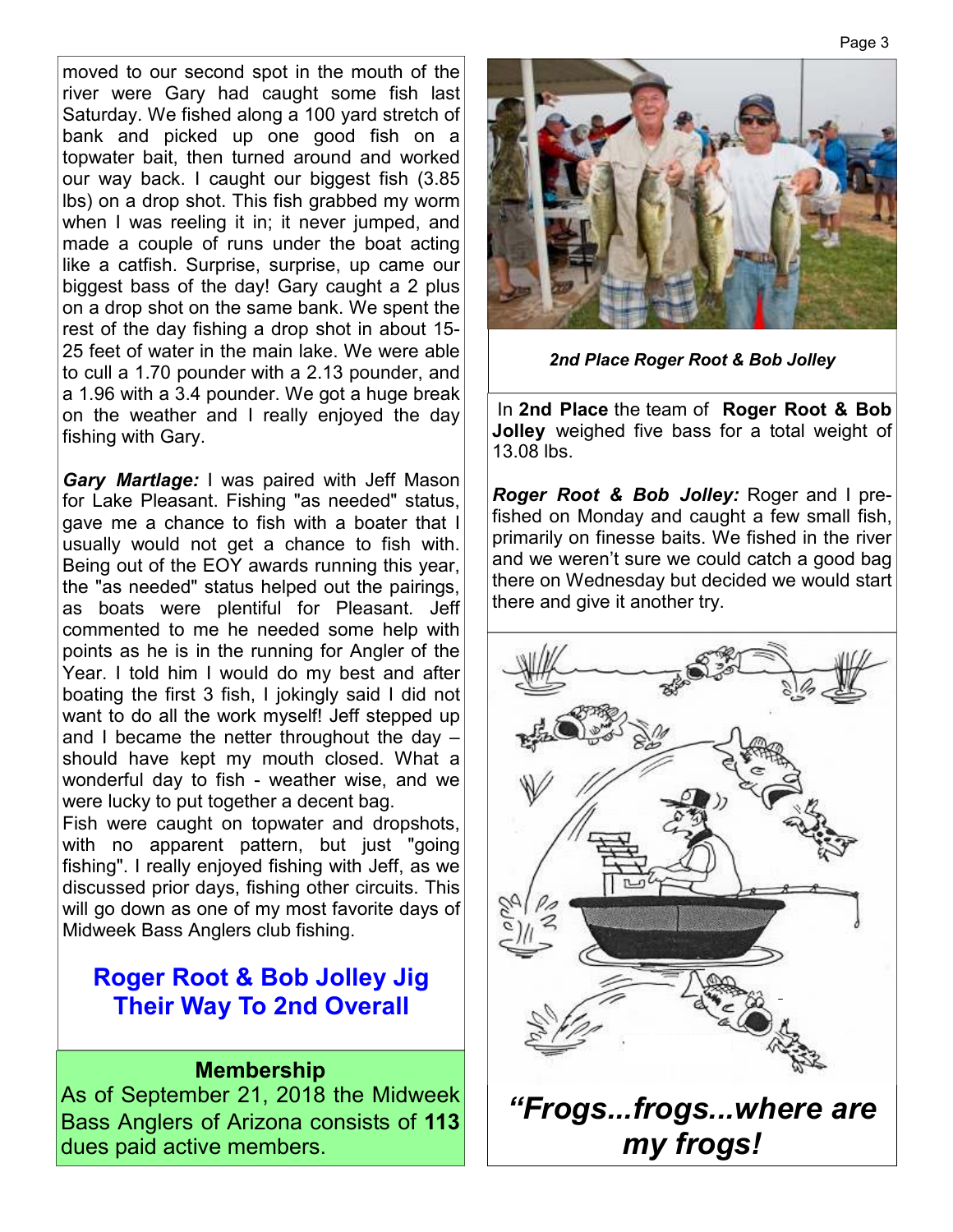#### Page 4

 On tournament day I started with top water lures and Roger threw a jig which brought us our first catch, a nice 3 pounder. Soon after that Roger caught back to back 4 pounders and our day was looking really good. We had our best five fish within the first two hours but found it difficult to cull out the two smaller fish. All of our keepers came on a variety of jigs, mostly in shallow water.

 This was the first time I had drawn Roger as a partner and I really got an education in jig fishing. Roger is a very talented fisherman and was fun to fish with and to get to know. I hope we can get paired up again in the near future.

 Congratulations to Jeff Mason and Gary Martlage for their win and many kudos to the weigh-in team and the shuttle service volunteers.

#### **Team Richie Rojas & Scott Olivier Fish Main Lake Points To 3rd Place Finish**

 Team **Rojas & Olivier** weighed five bass for 12.84 pounds and took home **Third Place**  honors.

**Scott Olivier:** I enjoyed the opportunity to fish with Richie Rojas. He very well may be the nicest person I have ever fished with. Between the cool temps and great conversation with Richie, I couldn't ask for a better day. Fishing for us was fairly steady all day long. Richie started us off with a nice topwater fish right away on a popper. I think the rest of our fish came off dropshot rigs throughout the day. Most of the fish seemed to be off rocky points and we caught them all in the main lake. They didn't hit very hard, just seemed to be there. It is days

#### **Tournament Statistics**

Fifty-seven men fished 7 hours each, bringing 132 bass to the scales for a total weight of 224.03 pounds with a 3.93 pound average total catch per fisherman. The average weight of each fish was 1.69 lbs. All fish but ten were released back into the lake after weigh-in to fight again another day.



*3rd Place Richie Rojas & Scott Olivier* 

like this that you really appreciate a nice sensitive drop shot rod. All in all we probably caught around 15 fish and they were spread out from sunrise to weigh-in.

# **Team Shane Edgar & Terry Johnson Buzz Way To 4th Overall**

 Taking home **4th Place,** Team **Shane Edgar & Terry Johnson** weighed five fish for a total weight of 12.73 lbs.

 They fished in the north end of the lake and caught just about all of their fish on buzz baits.



*4th Place Shane Edgar & Terry Johnson* 

**Sean Ballard & Jeff Stone Flick Shake And Finish 5th**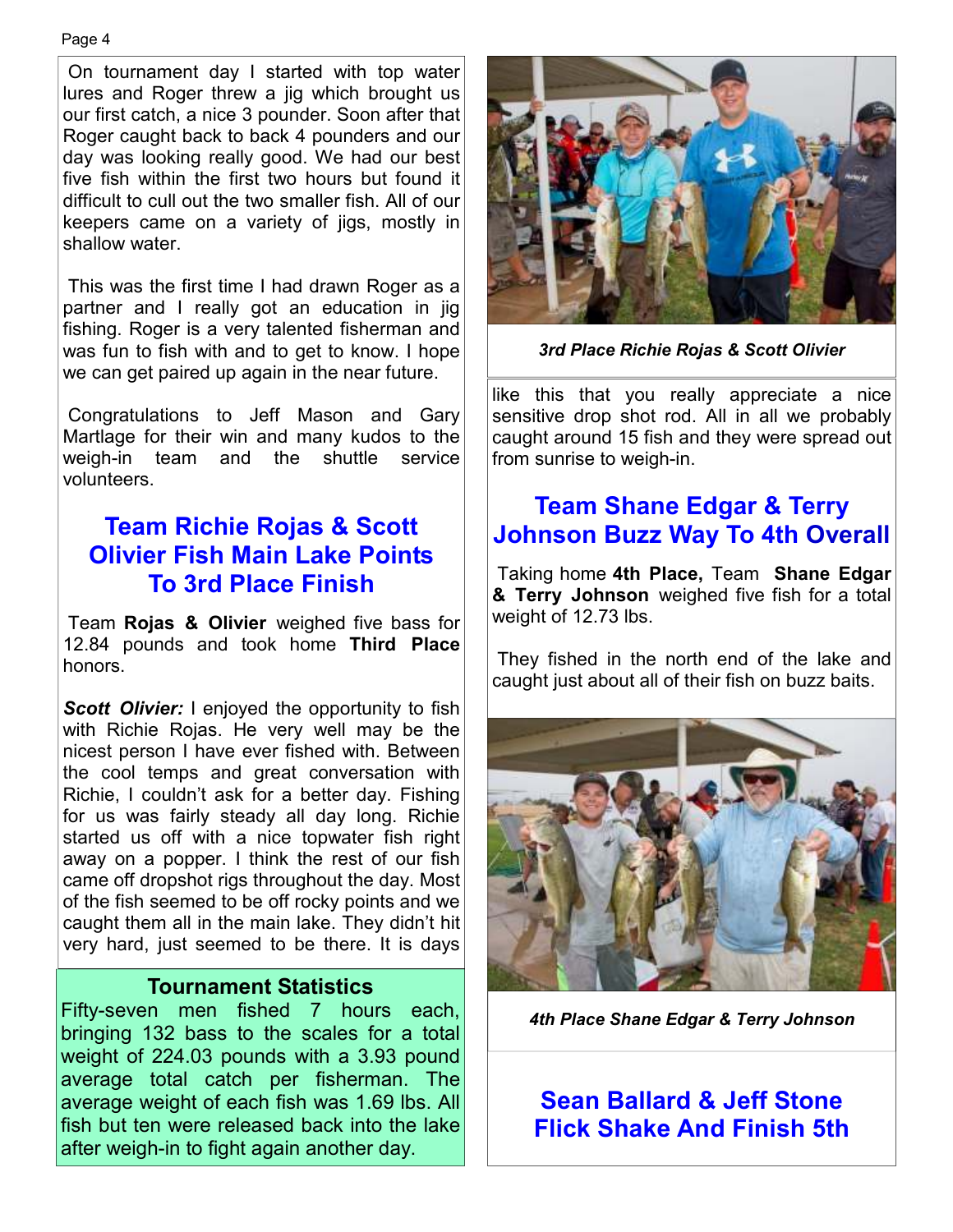

*5th Place Sean Ballard & Jeff Stone* 

 A five fish limit weighing 12.00 lbs was enough to earn **Team Sean Ballard & Jeff Stone** the **5th Place** money.

*Sean Ballard:* OK, big shout out to Jeff and Gary for a solid bag for Pleasant and the 1st Place win. I managed to get out for 3 hours on Monday morning to prefish and it was all I needed to get a game plan worked-up. I had 5 spots where I wanted to start so I rolled the dice and I decided on starting at Pipeline Cove and it was the right decision. My partner Jeff Stone and I managed a limit by 7AM using flick shake purple smoke zoom worms in 1 to 10 feet of water and an Alabama rig. Most fish hit right away. We jumped over to Cottonwood Cove and Fireman Cove and we managed to cull out all of the small fish to complete our final limit of 12 lbs by 10AM. We caught around 20 fish and I can't remember the last time Pleasant has been fishing this great. So do your self a favor and make a 2019 New Years resolution to learn how and when to throw the flick shake rig. I pick a new rig to learn every year and it has really paid off. I've cashed a check in the last three tournaments using flick shake - I prefer it over a drop shot.

## **Soft Plastics Key To Team Hobby Nelson & Tom Atherton 6th Place Win**

 Bringing five fish to the scales weighing 11.14 lbs was enough to earn **Hobby Nelson & Tom Atherton** the **6th Place** honors

*Hobby Nelson:* First off thank you to the weighin team for an excellent job done and to Midweek Bass Anglers for providing food after the tournament. I had a lot of fun fishing with Tom Atherton and enjoyed our day on the water. Even though we did not get to pre-fish together we fished most of our day between Paul's Hide-A-Way and the entrance to the river. All of our fish were caught right off the shoreline on drop shots and Senkos. On the way back to the ramp we made a stop in Jackass Cove where we picked up our largest fish of the day right before the weigh-in.



*6th Place Tom Atherton & Hobby Nelson* 

*Tom Atherton*: First, congratulations to the winners and a great job by the weigh-in team. Also, I send a huge thanks to the shuttle drivers who made it much easier for everyone. I had a great day fishing with Hobby Nelson for the first time. We had a limit in the first 45 minutes of the tournament and started looking for some bigger ones. We caught lots of fish using red drop shot worms, and green pumpkin Senkos on the eastern coves and points of the main lake. Hobby caught our big fish, and even spooned up a nice stripper just for giggles.

#### **Team Larry White & Dennis Beverage Fish Trees And Shoreline For 7th Place Finish**

A five fish limit weighing 10.90 lbs was enough to earn **Larry White & Dennis Beverage** the **7th Place** money. Larry's 4.14 lb bass took **2nd Place Big Fish** honors for the team.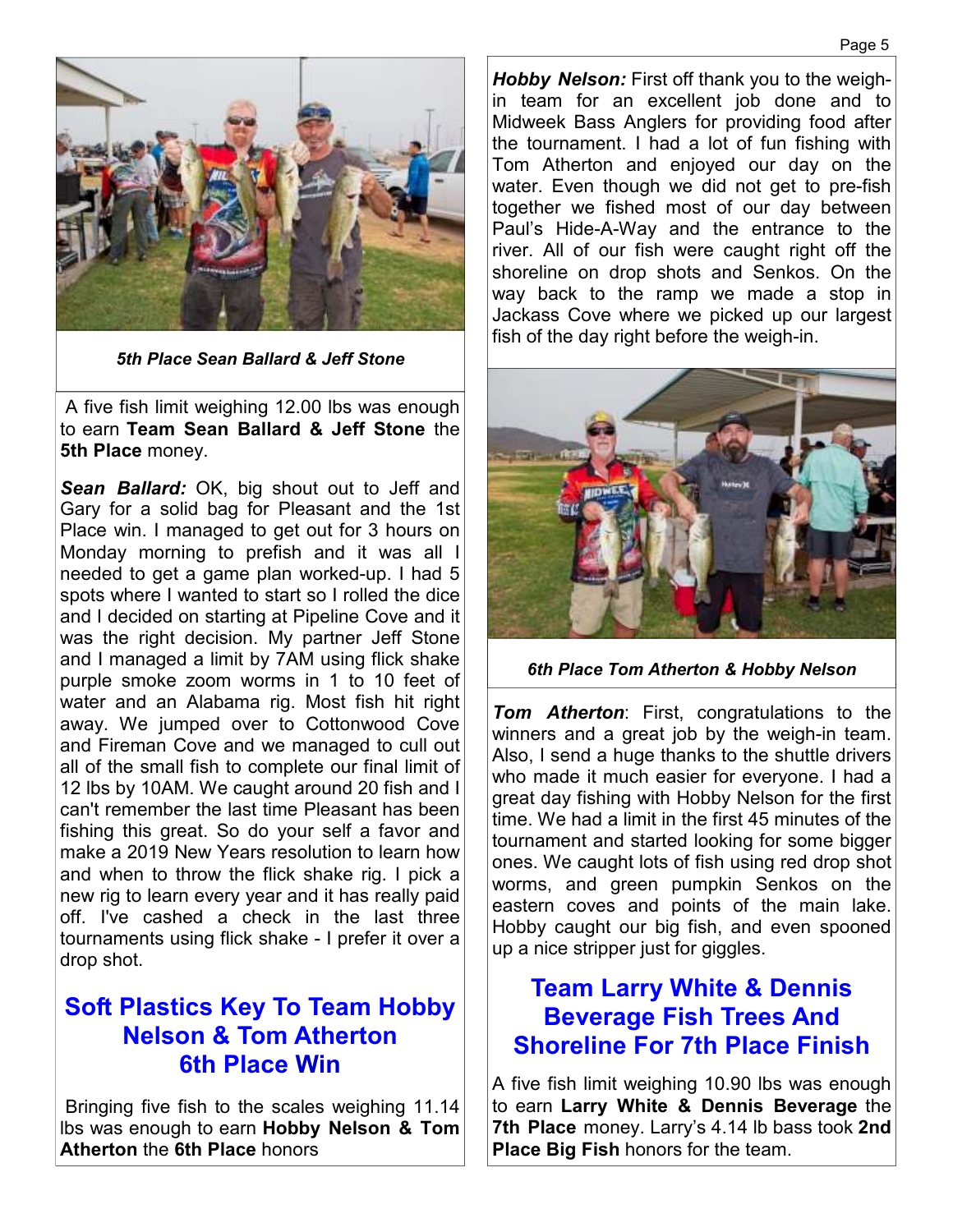*Larry White:* A fun tournament and the hot dogs were a great touch. I had a good time fishing with Dennis Beverage. We started fishing toward the river and after a half hour of fishing with three bluegill and a stripper later on my Rico, I finally caught a 3 pound large mouth bass on it. I then suggested we move to my second spot. I finished out our limit and caught our 2<sup>nd</sup> Place big fish there on a drop shot rig. The big fish grabbed my bait in a foot of water, and then he tried to set a water speed record heading to deep water.

 Despite our best efforts, we had two small fish that refused to be culled from the live well. I was very happy that Dennis finally did get a 'keeper' fish just before weigh-in time. All in all the weather was great and fishing was good. Nice job to the winners.

*Dennis Beverage:* Ahh, where do I start. This was only my third Midweek Bass tourney, and certainly not my best day fishing for sure. But, my boat commander, Larry White, came through like the pro he is. He had two good sized ones in the tank by 8:30 including the second place big fish at 4.14 lbs and the other not far behind. I was kind of excited because I thought we were off to a good start and stood a fine chance of finishing in the top five or so. We had pre-fished the day before and I caught my share of would-be keepers, but on tourney day I was nearly skunked. Only a late morning lightweight bass that was marginally bigger than our smallest fish marked for culling made the final



five. Not sure why I didn't do better production wise because, for the most part, I was following Larry's lead using pretty much the same rigs and baits. We top water fished the first 45 minutes or so, until daylight caught up with us. Then we switched to drop shot rigs for most of the rest of the day. The first big one came on a popper and the second on a drop shot. Most fish were caught near the shoreline, many in amongst the trees and other brush making for frustrating snags. Of course I did have my share of misses and ones that somehow got away. But all in all, we had a good time, I learned a lot from Larry, and even though I didn't produce nearly what I expected, we still finished in the money at 10.90 lbs.

 Congrats to winners Jeff Mason and Gary Martlage as well as Roger Root and Bob Jolley coming in a close second. Thanks also go to the great weigh-in team, the shuttle crew getting fish back down to the water, and the guys getting the hot dogs ready. I sure was ready for that hot dog when all was done.

#### **Jerry Askam & Mark Royal Net 4.37 lb Bass For 1st Place Big Fish Prize**

*Jerry Askam:* Congrats to Jeff and Gary on their nice tournament win.

 It was certainly different seeing all of the exposed brush at Lake Pleasant and we fished



*7th Place Larry White & Dennis Beverage 1st Place Big Bass - 4.37 lbs Jerry Askam & Mark Royal*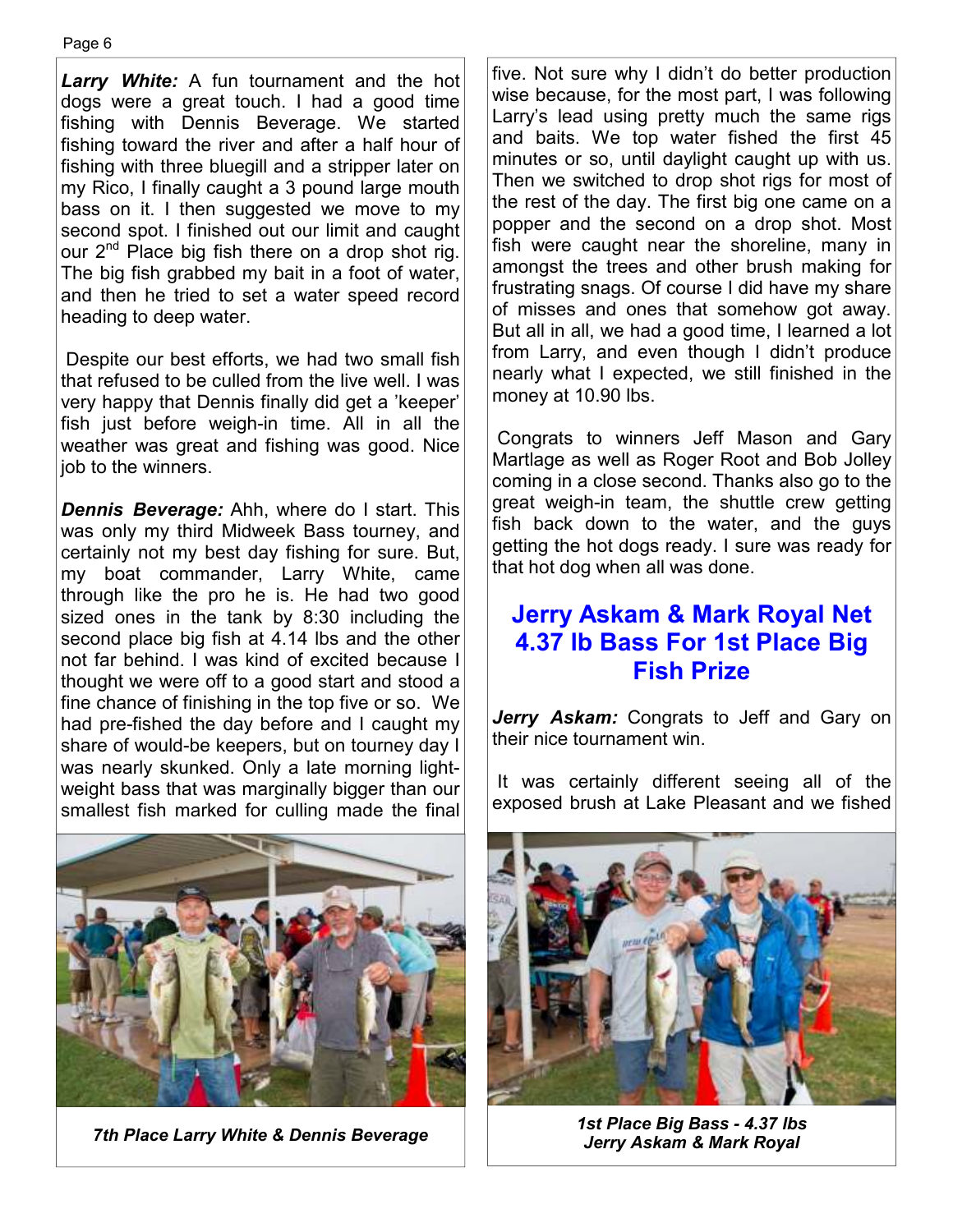a lot of it. However, we caught the tournament's biggest bass on a point off of one of the big islands on the North side of the lake in 20-25 feet of water

 I was drop shotting a FAT morning dawn/chartreuse tail Robo worm. After a bit of a run the fish came straight up out of the water right at the side of the boat. My partner Mark Royal had the net positioned perfectly and as the fish reached the top of its jump it came unhooked and went right into the net. Great save Mark!

## **Team Gary Senft & Floyd Vaughan Catch A Cat For Goon Fish Prize**

*Floyd Vaughan:* Not much to report on our Goon Fish adventure. We were fishing up the lake between the 1702 sign and the mouth of the river and I was fishing a drop shot rig with a Morning Dawn Robo Worm. I got a hit and thought it was a big bass. Gary Senft started getting excited and went for the net. Well it did not take long before we both figured out it was not a bass but a catfish. Awe shucks! However after we netted the cat we decided it might be a good thing after all because if we won the Goon Fish prize that was \$100 we did not have at the start of the tournament. Well that's my story and I am sticking to it. See you next month.



*Goon Fish Pot Gary Senft & Floyd Vaughan* 



#### **Weighing-In**  *By Gary Martlage*  **Tournament Director**

 Putting our 9th tournament for 2018 behind us was special, as Jeff Mason and I won the tournament! The Fish and Weather Gods were on our and the club's side. No complaints were heard at the weigh-in concerning the weather or the fishing. Lake Pleasant was kind to the majority giving up some nice bags of fish for a "dog-day" in September.

 Again, I cannot say enough about the volunteers that help out with the weigh-in. The weigh crew - Tom Savage, Tom Alauria, Sean Ballard, Gary Grimes, and our professional photographer Greg Utton, did a fantastic job. Greg Prather was right there to lend a hand, where needed, and Mark Durben took control (along with ever - steady John Reichard) in helping transport fishermen with their catch down a very long ramp to release their catch back into the lake. I cannot thank you all enough.

 This has to be the first time I heard "crickets", after our drawing two weeks ago. There was not one change in the pairings for this tournament. WOW. I hope everyone enjoyed Lake Pleasant as we need to get used to fishing it. Our lake choices are few for our modified summer hours and the board does not want to send our club to a long distance travel lake, only to fish a five or six hour tournament. I do believe Lake Pleasant is fishing better the last couple of years and we will probably be using it more in the future in case of future Golden Algae conditions on other lakes.

 I am looking forward to cooler fishing temperatures, and weighing in a (maybe more?) 5 plus pounder next month at Roosevelt Lake.

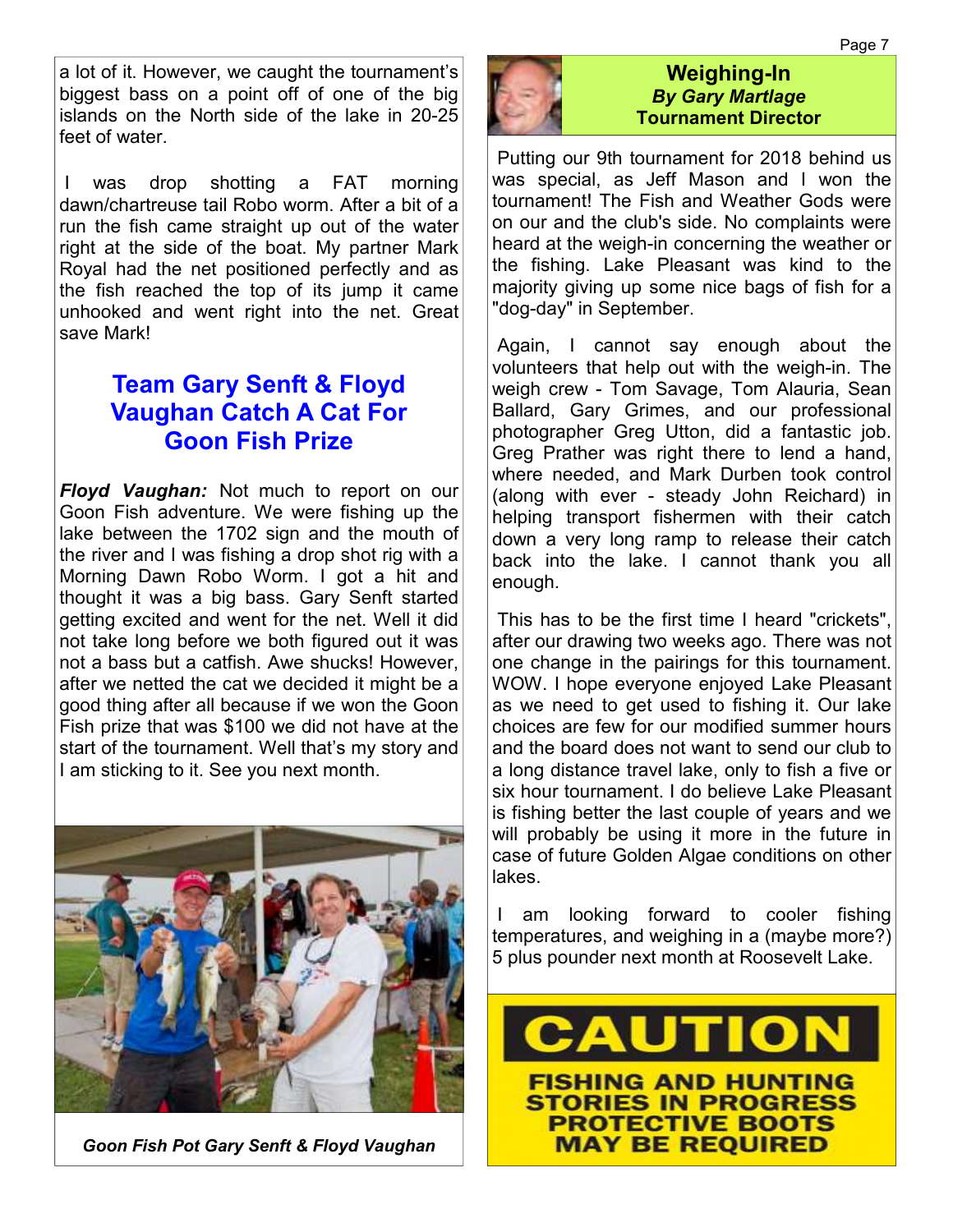# Photo Scrapbook - Lake Pleasant- September 19, 2018